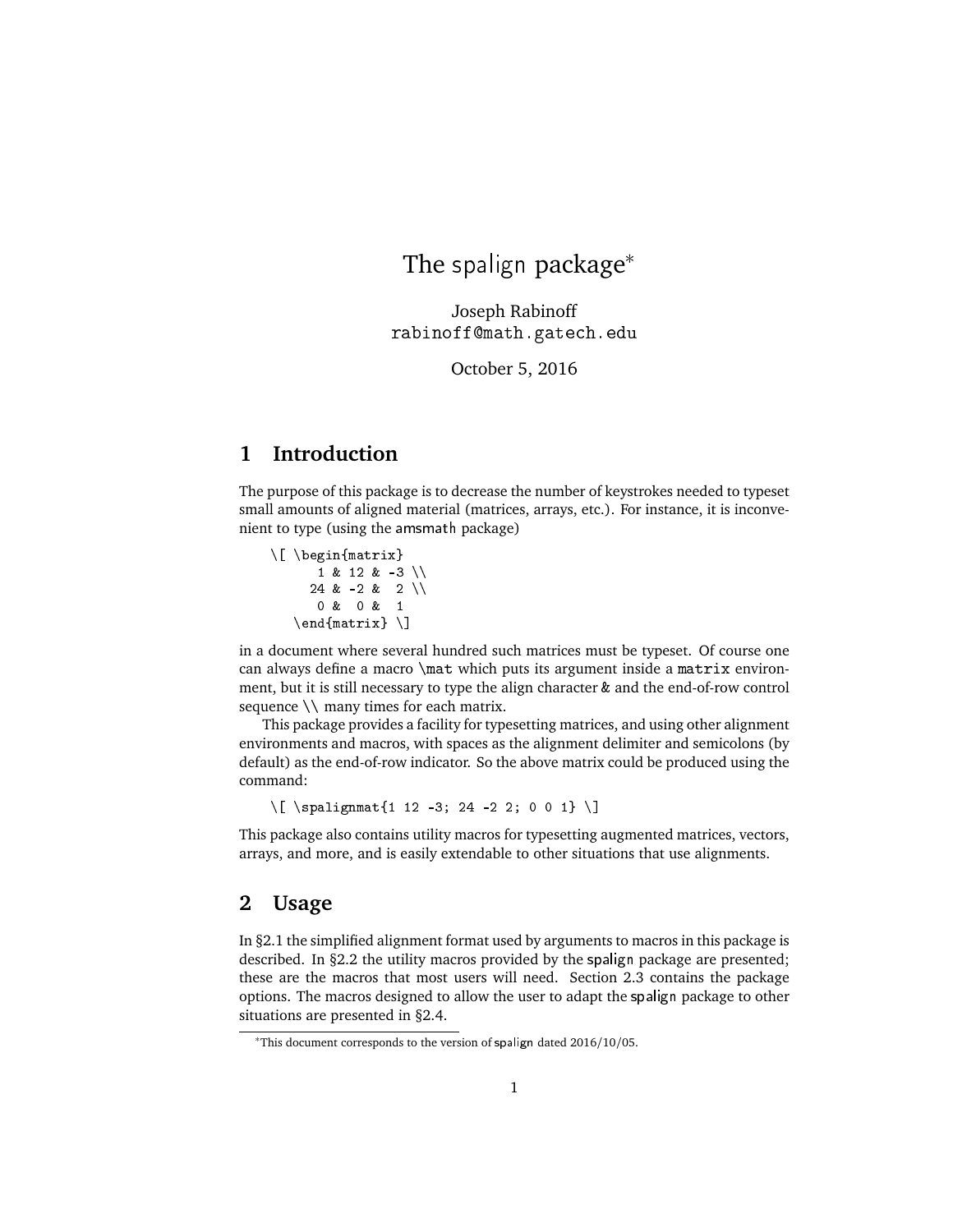## **2.1 Alignment format**

The core functionality of the spalign package is to convert spaces to alignment characters '&' and semicolons to end-of-row control sequences '\\'. This process is called *retokenization*. The retokenization procedure is designed to work more or less how one would expect. Retokenization of a string 〈*text*〉 proceeds as follows.

- 1. Spaces at the beginning and end of 〈*text*〉 are ignored, as are spaces at the beginning and end of a line, and spaces before and after a semicolon or a comma.
- 2. Multiple spaces are combined into one space.
- 3. Spaces between non-space characters are converted to & (really, to the contents of \spalignaligntab).
- 4. Commas (really, the contents of \spalignseparator) are also converted to &.
- 5. Semicolons (really, the contents of \spalignendofrow) are converted to  $\setminus$ (really, to the contents of \spalignendline).
- 6. Text in braces {...} is treated as a unit: the contents are not retokenized, and the braces are preserved.

These rules are best understood by example.

#### **Example.** The command

```
\[ \spalignmat{ 1
    -2 3 ; 4
     55 2^3;
     \frac{1 1}2 {1
    3} {1 0 1} } \]
```
produces

$$
\left(\begin{array}{ccc} 1 & -2 & 3 \\ 4 & 55 & 2^3 \\ \frac{11}{2} & 13 & 101 \end{array}\right).
$$

**Example.** The command

\[ \spalignmat{ \cos\theta, \sin\theta; -\sin\theta, \cos\theta} \]

produces

$$
\begin{pmatrix}\n\cos\theta & \sin\theta \\
-\sin\theta & \cos\theta\n\end{pmatrix}.
$$

Here the commas are necessary: TEX will not tokenize spaces following a command sequence, so

```
\[ \spalignmat{ \cos\theta \sin\theta;
  -\sin\theta \cos\theta]
```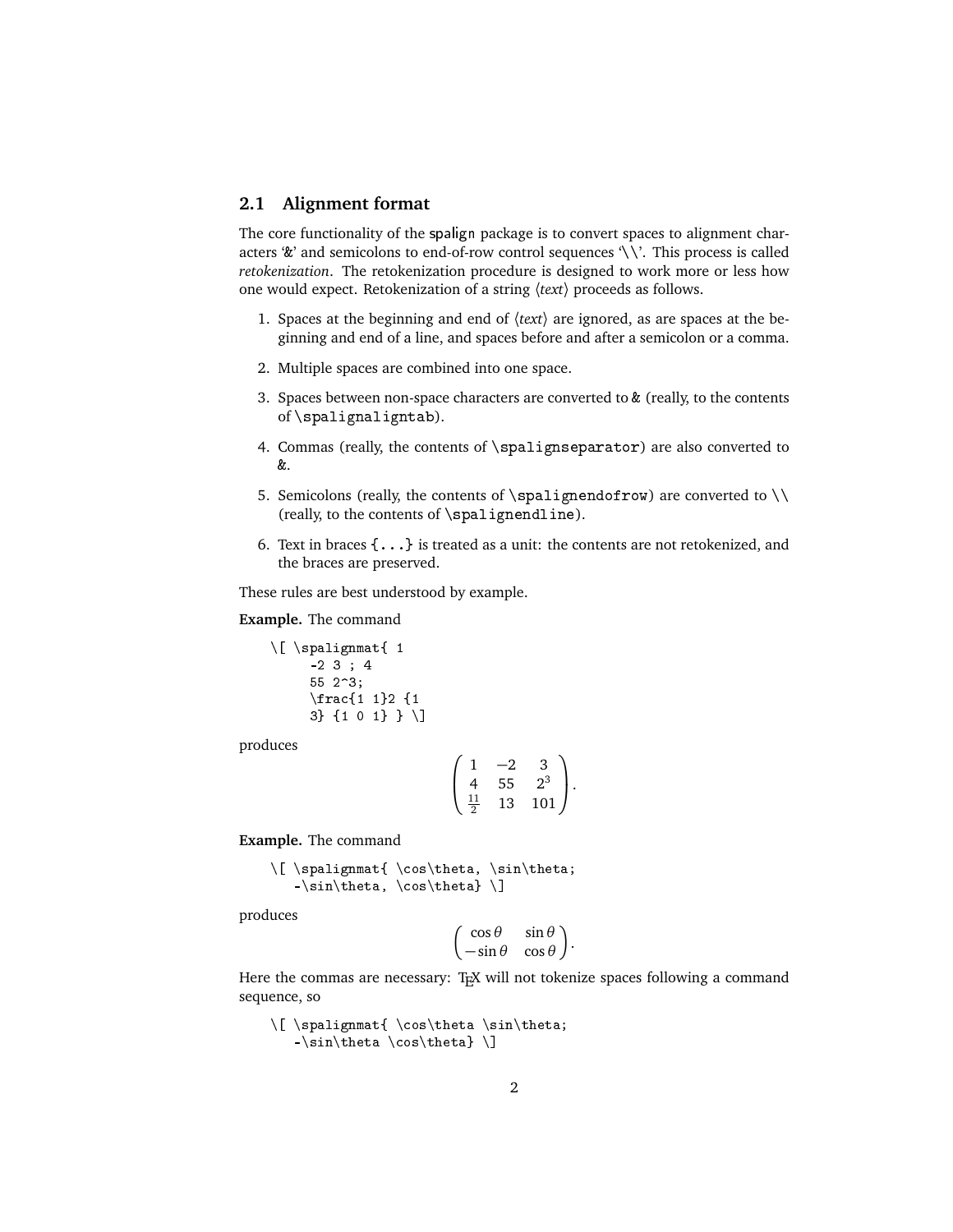produces the (presumably unexpected) result

$$
\begin{pmatrix}\n\cos\theta\sin\theta \\
-\sin\theta\cos\theta\n\end{pmatrix}.
$$

Instead of commas, one could also type, for instance,

```
\[\ \ \spalignmat{ \cos\theta{} \sin\theta;
   -\sin{\theta} \cos{\theta} \
```
**Example.** The fact that expressions between braces {...} are not retokenized allows for arbitrarily complex entries in spalign macros—although these macros are probably not terribly useful in such cases. The spalign macros can even be nested: for instance,

```
\[ \spalignmat{ \spalignmat{a b; c d} \spalignmat{a' b'; c' d'};
     \sigma \spalignmat{d e; f g} \spalignmat{d' e'; f' g'} } \]
```
produces

 $\sqrt{ }$  $\mathbf{I}$  $\begin{pmatrix} a & b \\ c & d \end{pmatrix}$   $\begin{pmatrix} a' & b' \\ c' & d' \end{pmatrix}$ *d'* d')  $\begin{pmatrix} d & e \\ f & g \end{pmatrix}$   $\begin{pmatrix} d' & e' \\ f' & g' \end{pmatrix}$ d'e')<br>f'g') λ  $\vert \cdot$ 

## **2.2 Utility macros**

Most math-mode utility macros use the array environment internally. This can be the vanilla ET<sub>E</sub>X array environment, or the one from the array package; it makes no difference. All math-mode utility macros have an un-starred version and a starred version. The un-starred version produces arrays with the delimiters defined by the package options (see 2.3), and the starred version omits the delimiters (and the glue between the delimiters and the array).

As the only purpose of this package is to save keystrokes, the user may want to put

```
\let\mat=\spalignmat
\let\amat=\spalignaugmat
\let\vec=\spalignvector
```
or something similar after \usepackage{spalign}. Note that \mat\* will now also be synonymous with  $\sigma$ t ignmat\*, etc.

\spalignarray **Usage:** \spalignarray {〈*alignment specifier*〉}{〈*text*〉}

\spalignarray\* Produces a (potentially delimited) array environment, passing it〈*alignment specifier*〉, after retokenizing 〈*text*〉. This is exactly like the matrix environments below, except that it is possible to specify the alignment of each column separately, add vertical bars, etc. For example,

```
\[\ \{ \ \spalignarray{l|c|r}{1 1 1; 100 100 100} \]
```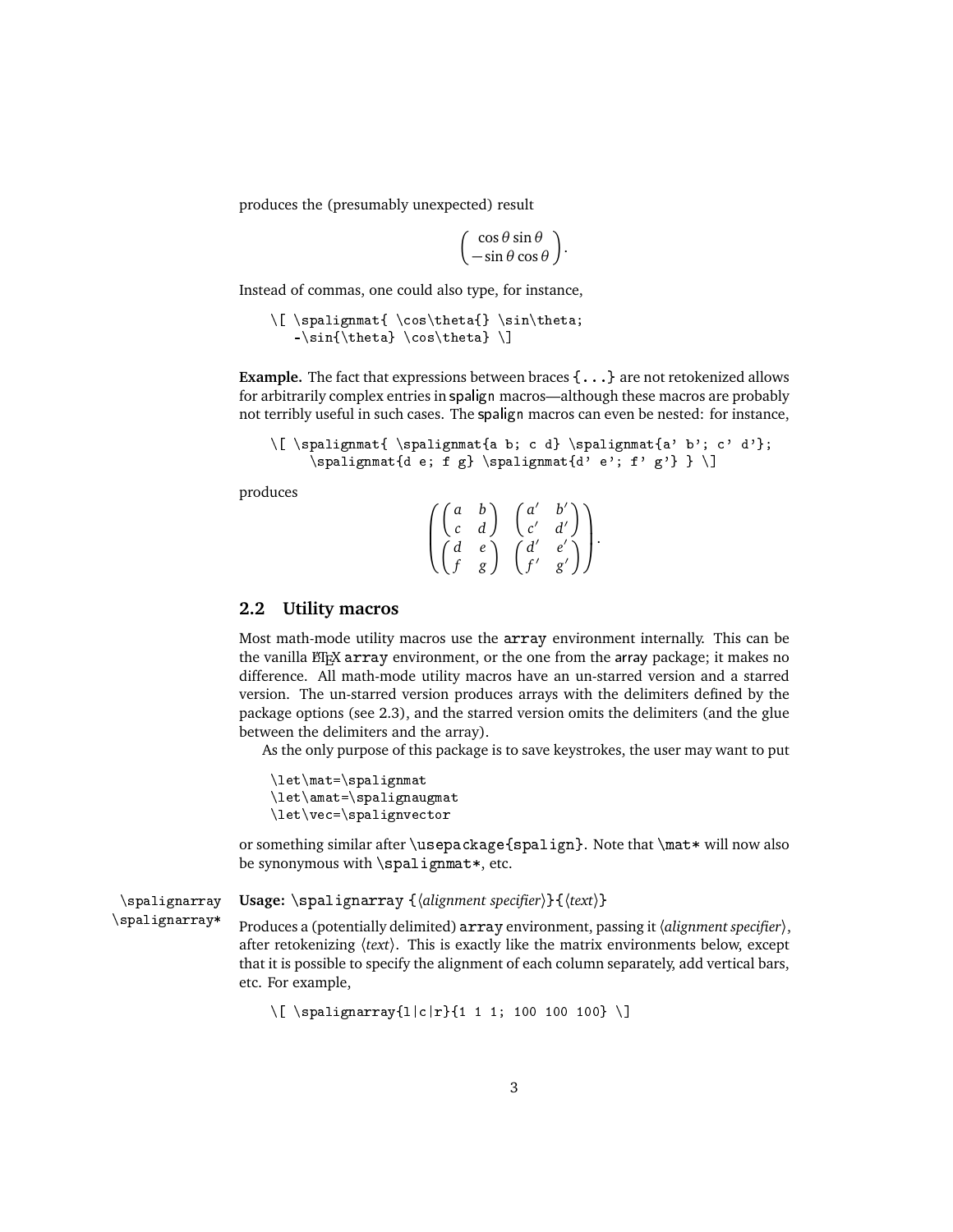| $100 \mid 100 \mid 100$ |  |
|-------------------------|--|

Note that \spalignarray\* simply produces an array environment surrounding the retokenized 〈*text*〉.

\spalignmat **Usage:** \spalignmat [〈*column alignment*〉]{〈*text*〉}

\spalignmat\* Produces a matrix whose columns are aligned according to the 〈*column alignment*〉, after retokenizing 〈*text*〉. The 〈*column alignment*〉 is an array environment alignment specifier for a single column (usually  $1, c,$  or  $r$ ), which is used for each column. The default is c. For example,

```
\[ \spalignmat[l]{1 1 1; 100 100 100} \]
```
produces

 $\begin{pmatrix} 1 & 1 & 1 \\ 100 & 100 & 100 \end{pmatrix}$ .

\spalignvector **Usage:** \spalignvector [〈*column alignment*〉]{〈*text*〉}

\spalignvector\* Produces a matrix with one column. Spaces, commas, and semicolons are all retokenized to the end-of-row control sequence '\\'. The 〈*column alignment*〉 is interpreted as in \spalignmat; the default is c. For example,

```
\{ \ \spalignvector[r]{1 100 1000} \]
```
produces

| 100  |  |
|------|--|
| 1000 |  |

\spalignaugmatn **Usage:** \spalignaugmatn [〈*column alignment*〉]{〈*augmented columns*〉}{〈*text*〉}

\spalignaugmatn\* Produces a matrix with a vertical divider located 〈*augmented columns*〉 from the right side of the matrix. The  $\langle$ *column alignment* $\rangle$  is interpreted as in  $\sum_{s}$  interpreted as in  $\sum_{s}$ default is r. For example,

\[ \spalignaugmatn[c]{3}{1 2 3 4; 10 20 30 40} \]

produces

 $\begin{pmatrix} 1 & 2 & 3 & 4 \\ 10 & 20 & 30 & 40 \end{pmatrix}$ .

\spalignaugmat **Usage:** \spalignaugmat [〈*column alignment*〉]{〈*text*〉} \spalignaugmat\* This is the same as \spalignaugmatn, with 〈*augmented columns*〉 equal to 1. For example,

\[ \spalignaugmat{1 2 3 4; 10 20 30 40} \]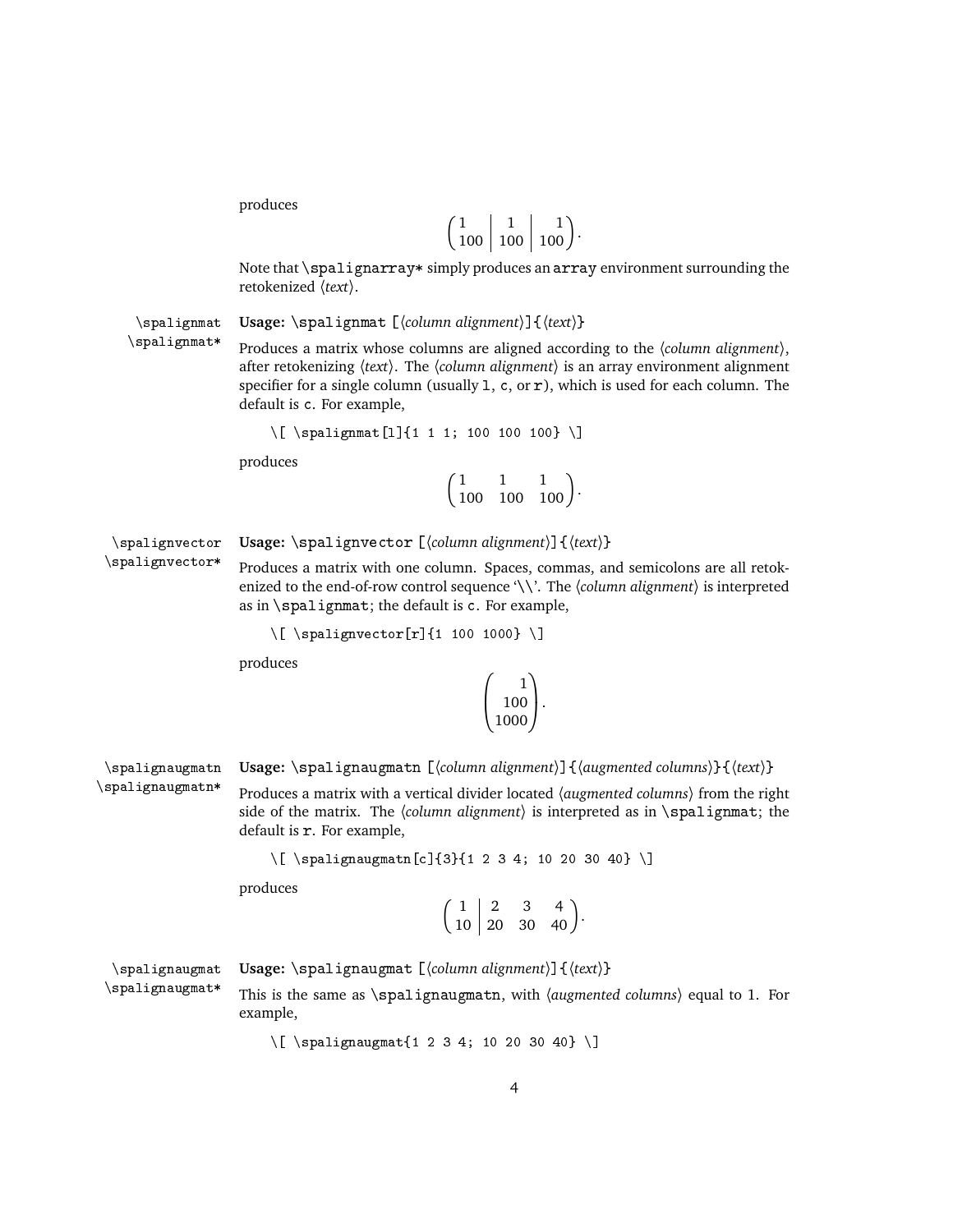$$
\left(\begin{array}{ccc|c}1 & 2 & 3 & 4\\10 & 20 & 30 & 40\end{array}\right).
$$

\spalignaugmathalf **Usage:** \spalignaugmathalf [〈*column alignment*〉]{〈*text*〉}

\spalignaugmathalf\* This is the same as \spalignaugmatn, with 〈*augmented columns*〉 equal to the largest integer less or equal to half of the total number of columns parsed from 〈*text*〉. For example,

```
\[\ \{ \ \spalignaugmathalf[l]{1 2 3 4; 10 20 30 40} \]
```
produces

 $\begin{pmatrix} 1 & 2 & 3 & 4 \\ 10 & 20 & 30 & 40 \end{pmatrix}$ .

```
\spalignsys Usage: \spalignsys {〈text〉}
```
\spalignsys\* Typesets systems of simple equations so that binary operators and relations are aligned vertically, and variables are right-justified. This macro assumes that variables are in odd columns and that binary operators and relations are in even columns. For example,

$$
\[\bigcap_{s \in \mathbb{Z}} s(s) = 4; x - 3y = -17\}\]
$$

produces

 $\int 2x + y = 4$  $x - 3y = -17.$ 

Within  $\{\langle text \rangle\}$  the macro  $\setminus +$  is defined to be an empty box with the size and spacing of a binary operator, the macro  $\geq$  is defined to be an empty box with the size and spacing of a relation, and the macro  $\setminus$ . is defined to be empty. (Ordinarily, the latter two macros produce thēse accents, but they cannot be used in math mode.) This allows one to deal with empty columns in an easy-to-read way: for example,

\[ \spalignsys{  $2x$   $\rightarrow$   $\rightarrow$   $3z = 1$ ; \. \ + 4y + z = -4}  $\lambda$ ]

produces

 $\int 2x - 3z = 1$  $4y + z = -4$ .

As with the matrix macros, delimiters can be changed with the package options.

\spaligntabular **Usage:** \spaligntabular {〈*alignment specifier*〉}{〈*text*〉}

Produces an (undelimited) tabular environment, passing it 〈*alignment specifier*〉, after retokenizing 〈*text*〉. This macro may be used outside of math mode, and therefore is undelimited. For example,

\spaligntabular{lrc}{a b c; aa bb cc}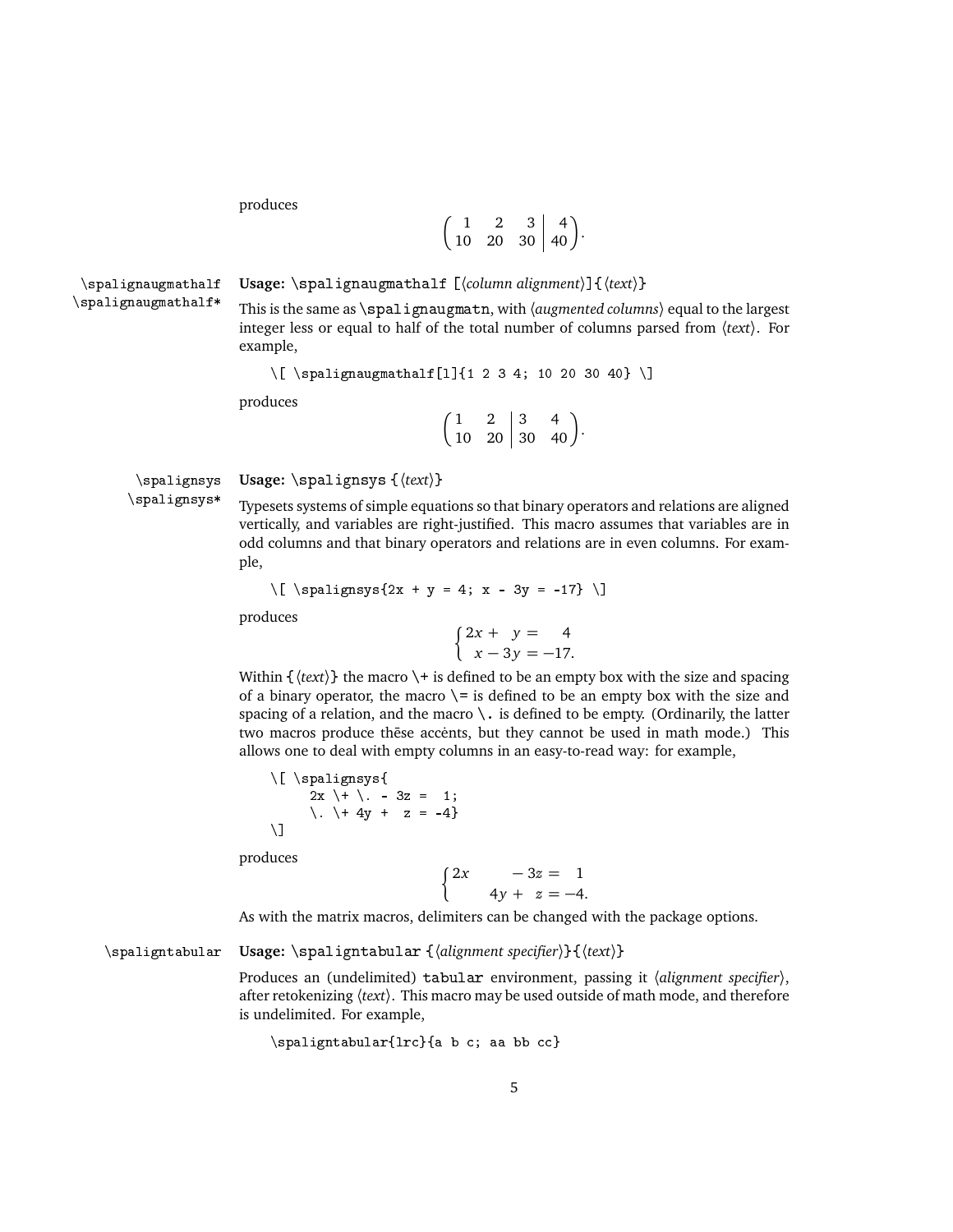| я  | h  | T.        |
|----|----|-----------|
| аа | bb | <b>CC</b> |

# **2.3 Package options**

The following package options can be specified as key-value pairs when the package is loaded, as in

\usepackage[sep={,},endofrow=;]{spalign}

They can also be set directly with macros, which are described as well.

delims **Use:** Specifies the delimiters used by all matrix macros.

\spaligndelims **Format:** Must contain exactly two delimiter tokens, the first for the left delimiter, the second for the right.

**Default:** delims=()

**Macro:** \spaligndelims{〈*left-delim*〉}{〈*right-delim*〉}

It is easier to specify  $\{\{\}$  as delimiters using the macro form. For example,

\[ \spaligndelims\vert\vert \spalignmat{a b; c d} \]

produces

 $\begin{array}{c} \begin{array}{c} \begin{array}{c} \end{array}\\ \begin{array}{c} \end{array} \end{array} \end{array}$ *a b c d*  $\begin{array}{c} \begin{array}{c} \begin{array}{c} \begin{array}{c} \end{array}\\ \end{array} \end{array} \end{array}$ .

- sysdelims These function the same way as delims and \spaligndelims, except they apply \spalignsysdelims only to the \spalignsys macro. The default is \spalignsysdelims\{., i.e., left brace and no right delimiter.
- 
- matdelimskip **Use:** Specifies the glue to insert between delimiters and the internal array en- \spalignmatdelimskip vironment in (un-starred) math-mode matrix macros, i.e., all math-mode utility macros except \spalignvector.
	- **Format:** Should either be empty, or expand to a legal \hskip, \mskip, or \kern command. (Really any sequence of tokens can be specified; they will dutifully be inserted between the delimiters and the array, but this behavior may change in future versions.)

**Default:** matdelimskip=\,

**Macro:** \def\spalignmatdelimskip{〈*skip*〉}

Actually, an additional skip of \hskip-\arraycolsep is always added; the effect is that if matdimskip is empty, then there is no extra space between the outer columns of the array and the delimiters. This is how the amsmath package's matrix environment is defined. It is this package author's opinion that matrices look better when a thin space is added between the outer columns of the array and the delimiters. To keep the original array spacing inside the delimiters, specify matdelimskip=\hskip\arraycolsep.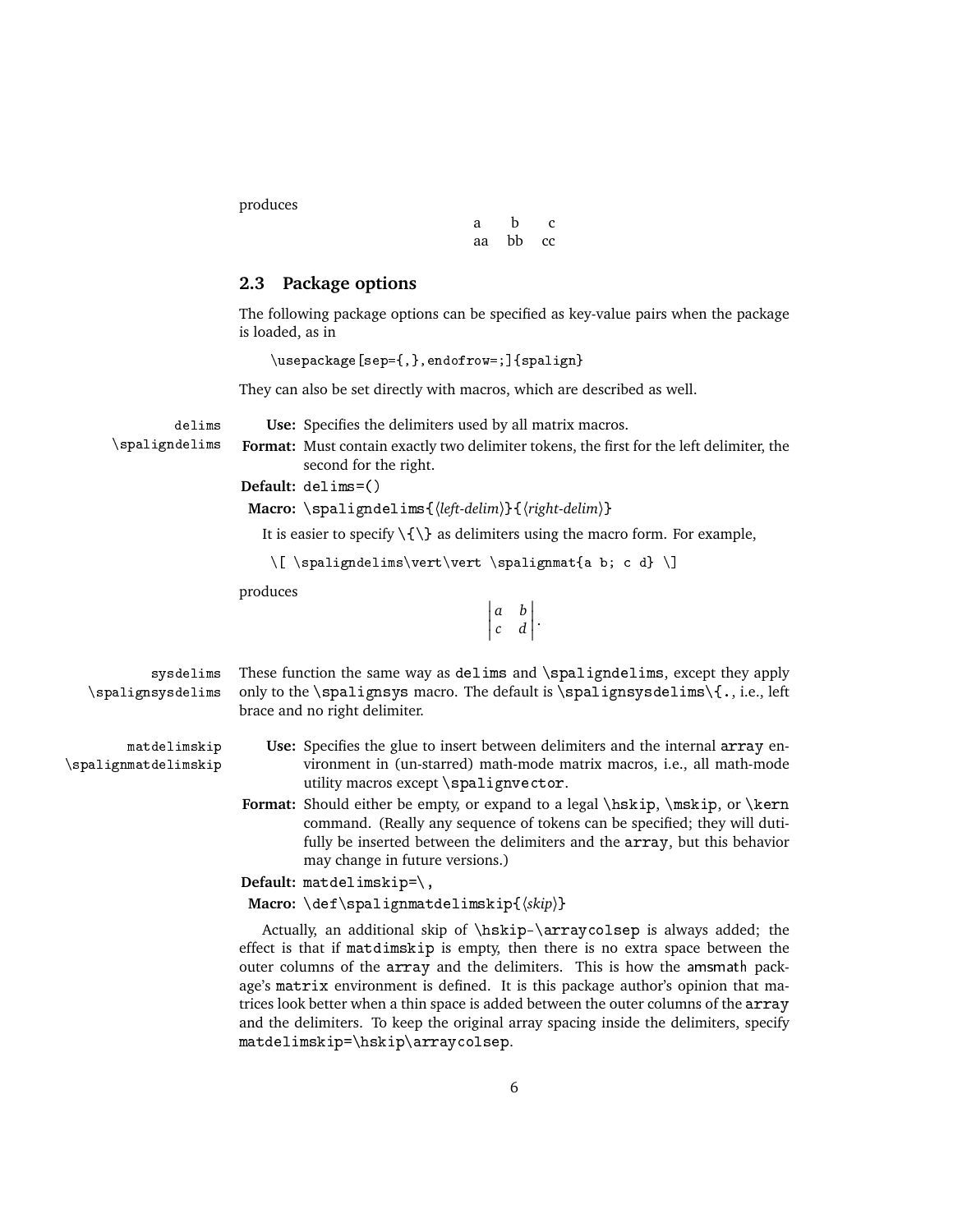|                                      | Here are four matrices typeset, respectively, with matdelimskip set to $\{\}, \setminus,$<br>$\i,$ and { $\hbox{\tt kkip\arrow}$ arraycolsep}.                                                                                                                                                                                                                                                             |
|--------------------------------------|------------------------------------------------------------------------------------------------------------------------------------------------------------------------------------------------------------------------------------------------------------------------------------------------------------------------------------------------------------------------------------------------------------|
|                                      | $\begin{pmatrix} 10 & 20 \\ 30 & 40 \end{pmatrix}$ $\begin{pmatrix} 10 & 20 \\ 30 & 40 \end{pmatrix}$ $\begin{pmatrix} 10 & 20 \\ 30 & 40 \end{pmatrix}$ $\begin{pmatrix} 10 & 20 \\ 30 & 40 \end{pmatrix}$                                                                                                                                                                                                |
| vecdelimskip<br>\spalignvecdelimskip | These function the same way as matdelimskip and \spalignmatdelimskip, ex-<br>cept they apply only to the \spalignvector macro. The default is no extra skip in<br>vectors, i.e., vecdelimskip={}.                                                                                                                                                                                                          |
| sysdelimskip<br>\spalignsysdelimskip | These function the same way as matdelimskip and \spalignmatdelimskip, ex-<br>cept they apply only to the $\spadesuit$ and $\spadesuit$ macro. The default is sysdelimskip= $\gtsuit$ ,.<br>Actually there is a slight difference: the \halign primitive used in the \spalignsys<br>macro does not put glue on the outsides of the columns, so that it is unnecessary to<br>subtract any \arraycolsep glue. |
| systabspace<br>\spalignsystabspace   | Use: Specifies the amount of glue between columns in \spsysalign.<br>Format: Must be a legal glue specification.<br>Default: systabspace=1pt<br>Macro: $\sqrt{spalignsystabspace}$ /spalignsystabspace= $\langle$ <i>glue</i> $\rangle$                                                                                                                                                                    |
|                                      | Equations with operators, relations, and variables all aligned look a better with<br>a bit of extra spacing between these three. Setting systabspace to zero will cause<br>the equations to use their natural spacing, subject to the alignment. For example, the<br>following systems of equations were typeset, respectively, with systabspace set to<br>Opt, 1pt, and 5pt.                              |
|                                      | $\begin{cases} 2x + y = 4 \\ x - 3y = -17 \end{cases}$ $\begin{cases} 2x + y = 4 \\ x - 3y = -17 \end{cases}$ $\begin{cases} 2x + y = 4 \\ x - 3y = -17 \end{cases}$                                                                                                                                                                                                                                       |
| endofrow<br>\spalignendofrow         | Use: Specifies the token to convert into the end-of-row control sequence $\setminus \setminus$ (re-<br>ally into the contents of \spalignendline) during retokenization.<br>Format: Must consist of a single token.<br>Default: endofrow=;<br>Macro: $\det \sigma$ ignendofrow $\{ (token) \}$<br>For example,<br>\[\def\spalignendofrow{ }<br>$\sqrt{1;23;4  5;67;8} \$                                   |
|                                      | produces<br>$\begin{pmatrix} 1; 2 & 3; 4 \\ 5; 6 & 7; 8 \end{pmatrix}$ .                                                                                                                                                                                                                                                                                                                                   |
| separator<br>\spalignseparator       | Use: Specifies a token (in addition to space tokens) to convert into the alignment                                                                                                                                                                                                                                                                                                                         |

7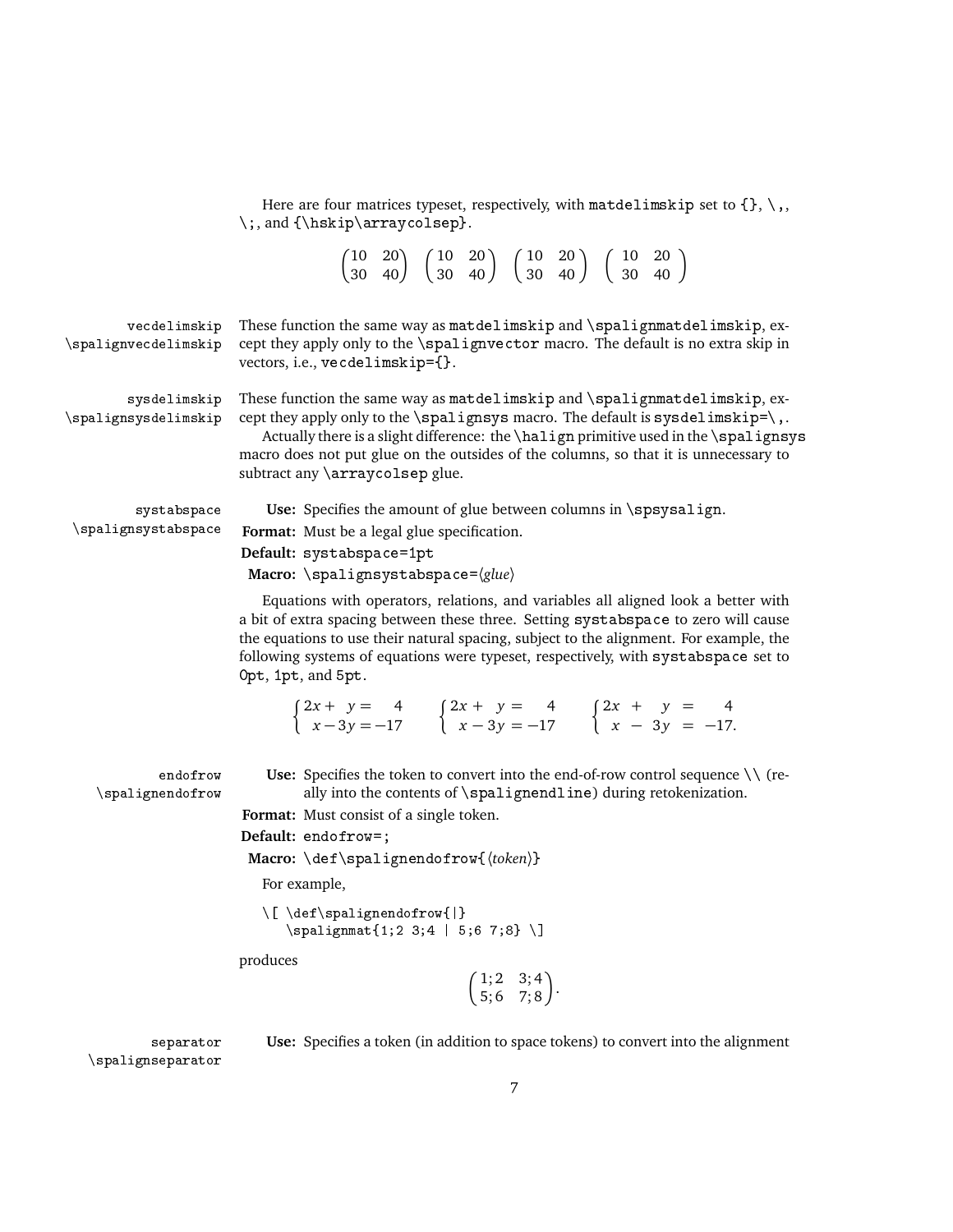character '&' (really the contents of \spalignseparator) during retokenization.

**Format:** Must consist of a single token.

```
Default: separator={,}
```

```
Macro: \def\spalignseparator{〈token〉}
```
For example,

```
\[ \def\spalignseparator{|}
  \sigma(f(1,2)|(3,4);(5,6)|(7,8))
```
produces

 $(1, 2)$   $(3, 4)$  $(5, 6)$   $(7, 8)$ .

The following commands can be redefined to affect the behavior of the package, but cannot be specified as key-value pairs when the package is loaded.

\spalignendline **Use:** The end-of-row token is replaced by the top-level expansion of this macro during retokenization.

**Format:** May contain any tokens.

**Default:** \def\spalignendline{\\}

This is useful, for instance, when using spalign in conjunction with plain TEX-style alignment macros that use  $\csc$  as the end-of-row token. See the documentation for \spalignrun in §2.4 and the implementation of \spalignsys for examples.

\spalignaligntab **Use:** Spaces and the contents of \spalignseparator are replaced by the toplevel expansion of this macro during retokenization.

**Format:** May contain any tokens.

**Default:** \def\spalignaligntab{&}

This is useful, for instance, in one-column alignments. For example,

 $\{ \delta \} \$ 

produces

| 12 |
|----|
|    |
|    |
| 13 |

The \spalignvector macro is defined in this way.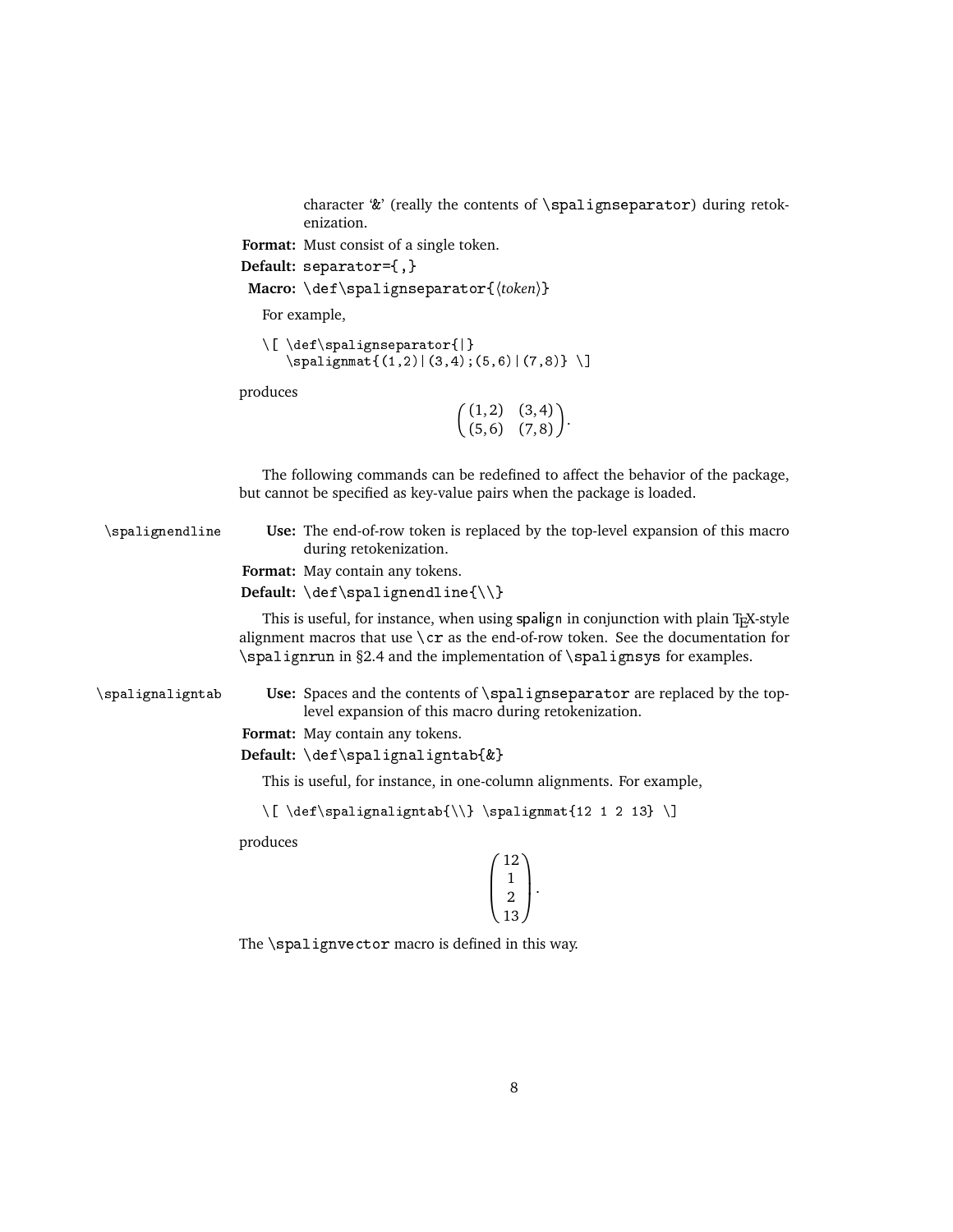### **2.4 General macros**

The following macros are meant to make it easy to make new utility macros in different situations using spalign.

\spalignretokenize **Usage:** \spalignretokenize {〈*text*〉}

Applies the retokenization procedure to 〈*text*〉, and expands to the retokenized version. For instance, \spalignretokenize{1 2; 3 4} expands to 1&2\\3&4. For example, using the split environment from the amsmath package,

```
\[ \begin{split}
     \pi| \spalignretokenize{f_0 =1; f_1 =1; f_{n+2} =f_n+f_{n+1}}
   \end{split} \]
```
produces

$$
f_0 = 1
$$
  
\n
$$
f_1 = 1
$$
  
\n
$$
f_{n+2} = f_n + f_{n+1}.
$$

#### \spalignrun **Usage:** \spalignrun {〈*tokens*〉}{〈*text*〉}

Applies the retokenization procedure to 〈*text*〉, saving the result into the token register \spaligntoks (see below). Then executes 〈*tokens*〉, which presumably makes reference to \spaligntoks. For example,

```
\{ \c{ \} \}\spalignrun{\bordermatrix{\the\spaligntoks}}
     {, x y; u 1 2; v 3 4} \]
```
produces

|                    |               | y                                      |
|--------------------|---------------|----------------------------------------|
| $\mathfrak u$      | $\left($<br>1 | $\overline{2}$                         |
| $\boldsymbol{\nu}$ | $\mathbf{3}$  | $\begin{matrix} 2 \\ 4 \end{matrix}$ . |

\spalignenv **Usage:** \spalignenv {〈*before-tokens*〉}{〈*after-tokens*〉}{〈*text*〉}

Convenience macro that expands to

\spalignrun{〈*before-tokens*〉 \the\spaligntoks 〈*after-tokens*〉}{〈*text*〉}.

For example, using the align\* environment from the amsmath package,

\spalignenv{\begin{align\*}}{\end{align\*}}%  ${x = y x' = y'; z = w z' = w'.}$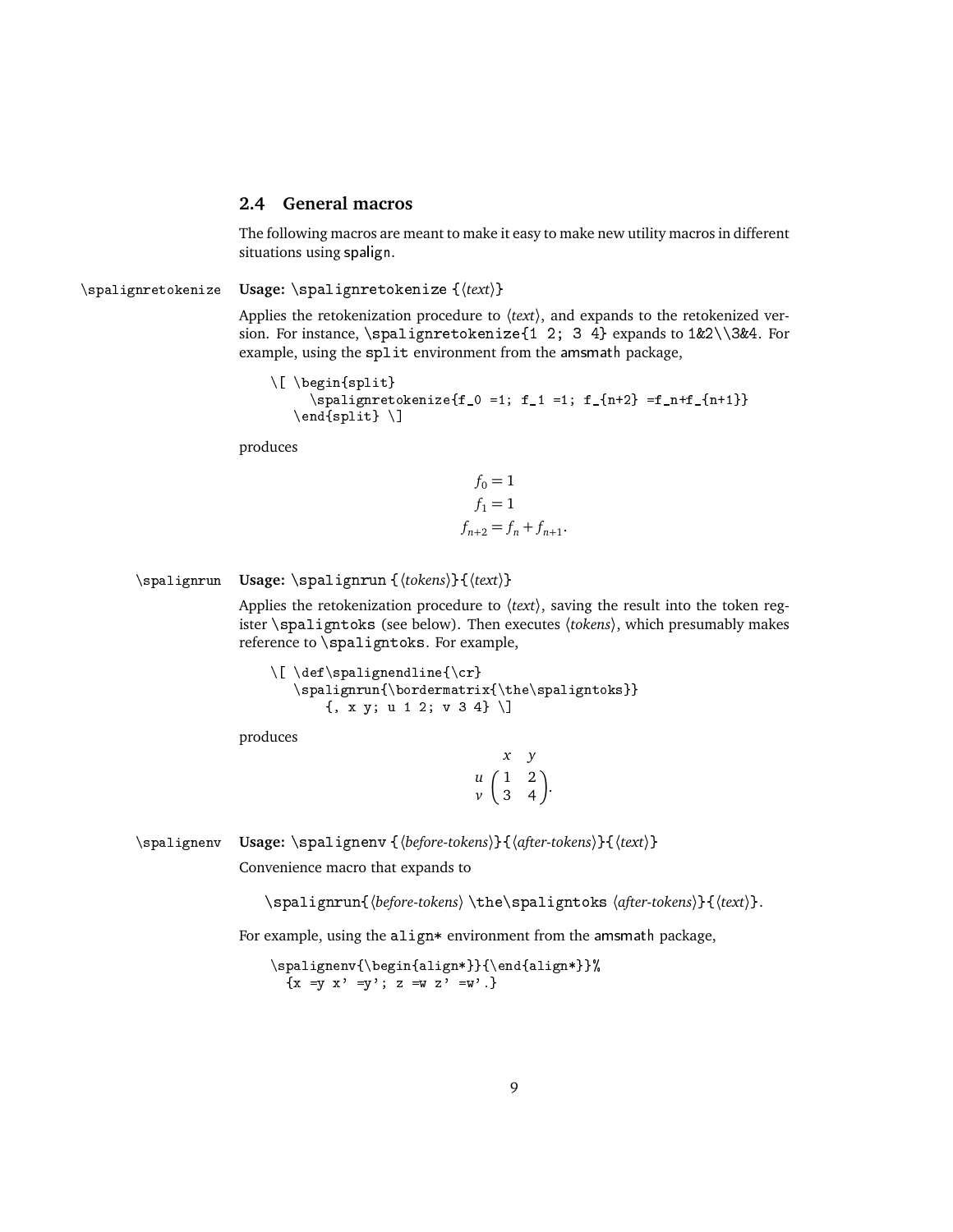$$
x = y
$$
  
\n
$$
z = w
$$
  
\n
$$
x' = y'
$$
  
\n
$$
z' = w'
$$

The 〈*tokens*〉 arguments of \spalignrun and \spalignenv have access to the following registers, which are defined locally in a group inside \spalignrun and \spalignenv.

#### \spaligntoks A tokens register that contains the result of the retokenizing procedure.

\spalignmaxcols A count register that contains the maximum number of columns in any given row, as parsed by the retokenizer. This is used in \spalignmat and in the \spalignaugmat family of macros.

# **3 Implementation**

# **3.1 Options processing**

```
1 \makeatletter
\overline{2}3 \RequirePackage{kvoptions}
With the following options, the key foo gets stored as \sigma.
4 \SetupKeyvalOptions{family=spalign,prefix=spalign@}
5
6 \DeclareStringOption[()]{delims}
7 \DeclareStringOption[\{.]{sysdelims}
8 \DeclareStringOption[\,]{matdelimskip}
9 \DeclareStringOption[]{vecdelimskip}
10 \DeclareStringOption[\,]{sysdelimskip}
11 \DeclareStringOption[1pt]{systabspace}
12 \DeclareStringOption[;]{endofrow}
13 \DeclareStringOption[,]{separator}
14
15 \ProcessLocalKeyvalOptions*
16
17 \def\spaligndelims#1#2{%
18 \def\spalign@leftdelim{#1}\def\spalign@rightdelim{#2}}
19 \expandafter\spaligndelims\spalign@delims
20 \def\spalignsysdelims#1#2{%
21 \def\spalign@sysleftdelim{#1}\def\spalign@sysrightdelim{#2}}
22 \expandafter\spalignsysdelims\spalign@sysdelims
23 \let\spalignmatdelimskip=\spalign@matdelimskip
24 \let\spalignvecdelimskip=\spalign@vecdelimskip
25 \let\spalignsysdelimskip=\spalign@sysdelimskip
```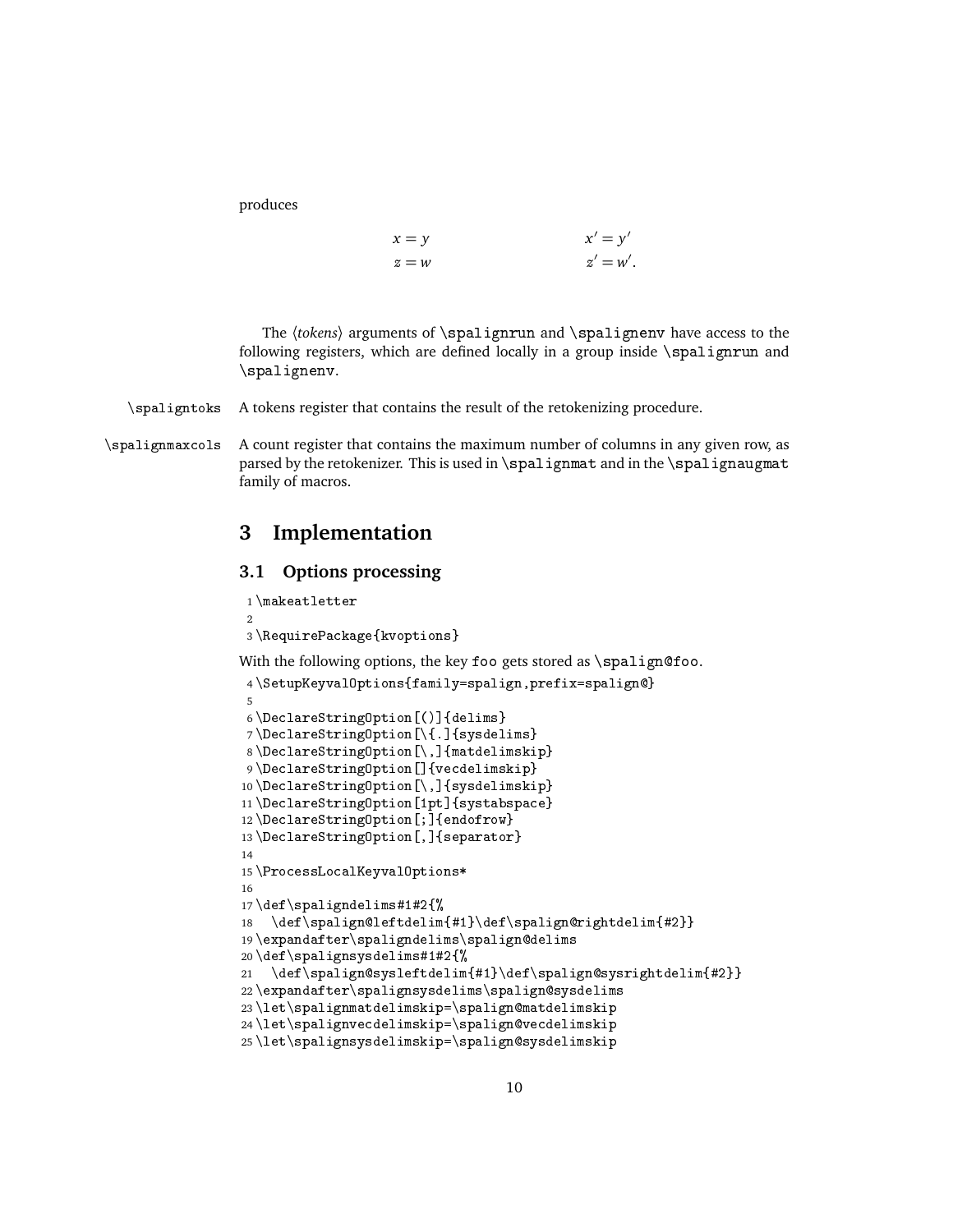```
26 \newdimen\spalignsystabspace
27 \spalignsystabspace=\spalign@systabspace
28 \let\spalignendofrow=\spalign@endofrow
29 \let\spalignseparator=\spalign@separator
30 \def\spalignendline{\\}
31 \def\spalignaligntab{&}
```
### **3.2 Main retokenizing code**

The retokenizer processes the input token list one "item" at a time, performing replacements as necessary, and saving the resulting tokens in \spaligntoks. The difficulties arise because of the special treatment that T<sub>EX</sub> gives to spaces and braces. First let's review the rules of the game:

- 1. Spaces after a control sequence are not tokenized.
- 2. Multiple spaces are tokenized into a single space.
- 3. Space tokens between a control sequence and its argument are ignored: undelimited spaces are never interpreted as a macro argument.
- 4. Braces around a macro argument are stripped.
- 5. The \futurelet \*control sequence*}\*token1*}\*token2*} syntax will \let the specified 〈*control sequence*〉 be 〈*token2*〉, nomatter what kind of token 〈*token2*〉 is.

Consider then a macro \retokenize#1{...} and the token sequence

\retokenize \_{\bf a}b

The \retokenize macro needs to recognize both the space (as it should be replaced by an align token, if other non-space tokens have just been processed), and the braces (so  ${\bf \hat{b}}$  a) is not replaced by  ${\bf \hat{b}}$  ab). However, the argument to  ${\bf \hat{c}}$ will be \bf a; the space and braces are ignored.

The solution, of course, is judicious use of \futurelet. (One could conceivably use \let and \futurelet exclusively, except then one would have the opposite problem: we *want* the retokenizer to swallow whole arguments in braces.) This is still somewhat tricky:

```
\futurelet\next\retokenize {\bf a}b
```
will expand \retokenize with the argument set to \bf a and \next behaving like , but the braces will still disappear. Hence one has to use the \futurelet in a macro which does not take any arguments.

Here is the outline of the solution to the problem used in this package. The \spalign@gobble@spaces macro has the effect of deleting the subsequent sequence of space tokens and replacing them with the token \spalign@parsetoks. It sets \spalign@saw@spacetrue if it ate at least one space token, and in any case it sets \spalign@nexttok to the following token. The \spalign@parsetoks macro takes one argument. When it is executed, \spalign@nexttok represents a nonspace token. Now \spalign@parsetoks knows if the token beginning its argument is a brace, and it knows if there was a space preceding the brace as well, using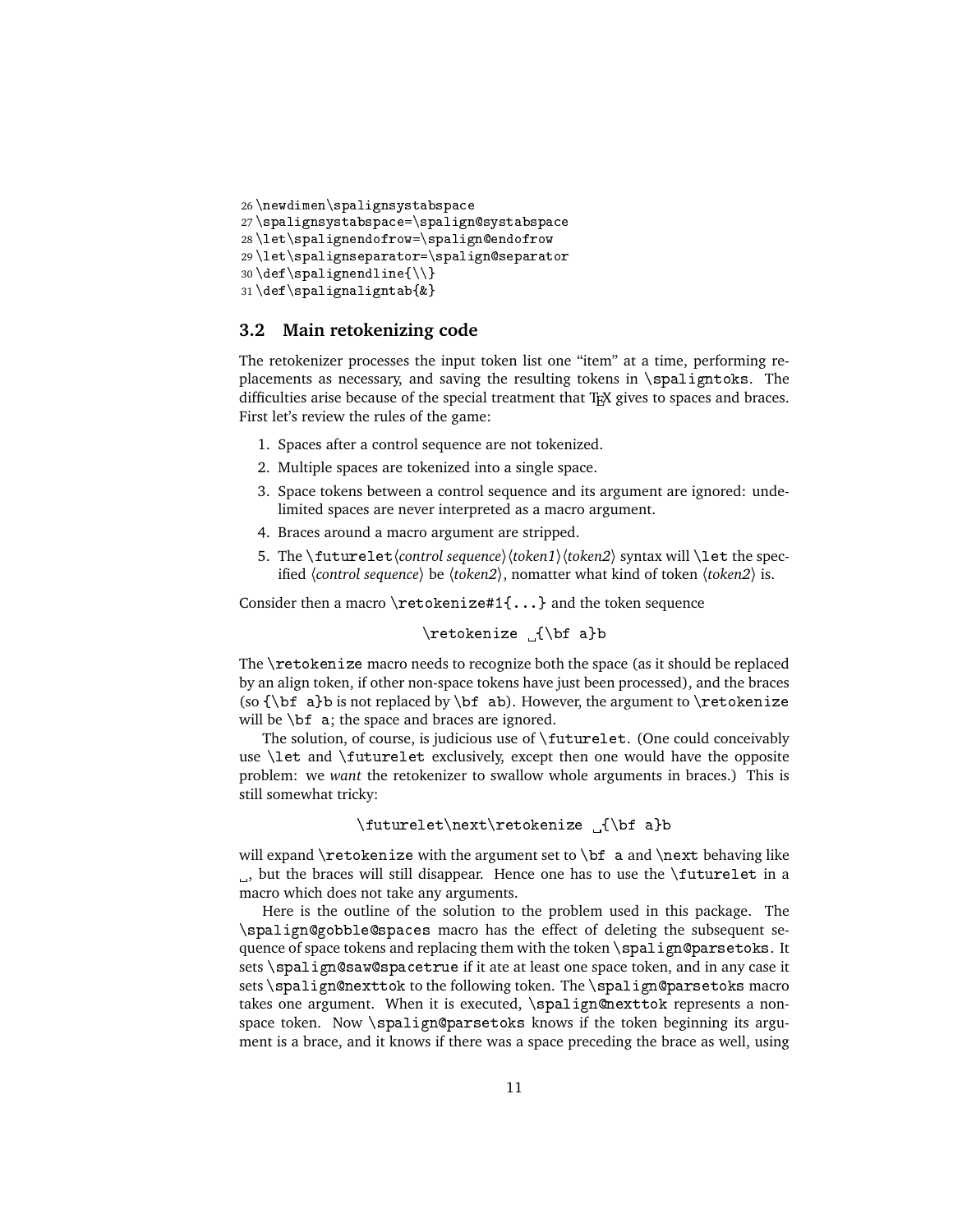|                         | \ifspalign@saw@space. It can proceed to parse its argument in a straightforward<br>manner, eventually expanding back into \splign@gobble@spaces, unless it sees<br>\spalign@end, which signifies the end of input.<br>See Appendix D in the TEX book for a discussion of these kinds of tricks.                                                                                                                                                                              |
|-------------------------|------------------------------------------------------------------------------------------------------------------------------------------------------------------------------------------------------------------------------------------------------------------------------------------------------------------------------------------------------------------------------------------------------------------------------------------------------------------------------|
| \spalign@makespace      | This macro expands to a single space token. It is mildly tricky to construct, since TFX<br>allows one optional space token after \let\foo or \let\foo=, but multiple spaces<br>are combined into one space token. Here is one trick for producing two consecutive<br>space tokens. See Exercise 24.6 in the TEXbook.                                                                                                                                                         |
|                         | 32 \begingroup<br>33\def\\{\global\let\spalign@space= } \\ %<br>34 \endgroup                                                                                                                                                                                                                                                                                                                                                                                                 |
| \spalign@end            | Sentinel macro that is used to mark the end-of-input for \spalign@parsetoks.<br>Defining it recursively like this has the disadvantage that EIFX will hang if it tries<br>to expand \spalign@end. On the other hand, one can test whether a token is<br>\spalign@end using \ifx without using some other sentinel expansion of the<br>macro, and the only reason \spalign@end would be executed is if there is a bug<br>in this package.<br>35\def\spalign@end{\spalign@end} |
| \spalign@bgroup         | This is just used to test whether a token is a literal \bgroup (as opposed to an actual<br>open brace {) using \ifx.                                                                                                                                                                                                                                                                                                                                                         |
| \spalign@curcols        | 36\def\spalign@bgroup{\bgroup}<br>This counter keeps track of how many columns are in the current row.<br>37\newcount\spalign@curcols                                                                                                                                                                                                                                                                                                                                        |
| \ifspalign@ignorespaces | Boolean variable which keeps track of whether spaces should be ignored in the current<br>state, like after an end-of-row token.<br>38\newif\ifspalign@ignorespaces                                                                                                                                                                                                                                                                                                           |
| \ifspalign@saw@space    | Boolean variable which is true if the argument to \spalign@parsetoks was pre-<br>ceded by at least one space token.<br>39 \newif \ifspalign@saw@space                                                                                                                                                                                                                                                                                                                        |
| \spalign@gobble@spaces  | This macro has the effect of deleting any subsequent space tokens, replacing them with<br>\spalign@parsetoks. It sets \spalign@nexttok to the next (non-space) token,<br>and sets \spalign@saw@spacetrue if it ate at least one space. The boolean vari-<br>able \ifspalign@saw@space should be false before \spalign@gobble@spaces<br>is first executed.<br>The macro \spalign@gobble@next has the effect of replacing the following<br>token with \spalign@gobble@spaces.  |
|                         | 40\def\spalign@gobble@next{%<br>\afterassignment\spalign@gobble@spaces\let\spalign@atoken= }<br>41<br>42\def\spalign@check@space{%<br>\ifx\spalign@nexttok\spalign@space%<br>43                                                                                                                                                                                                                                                                                              |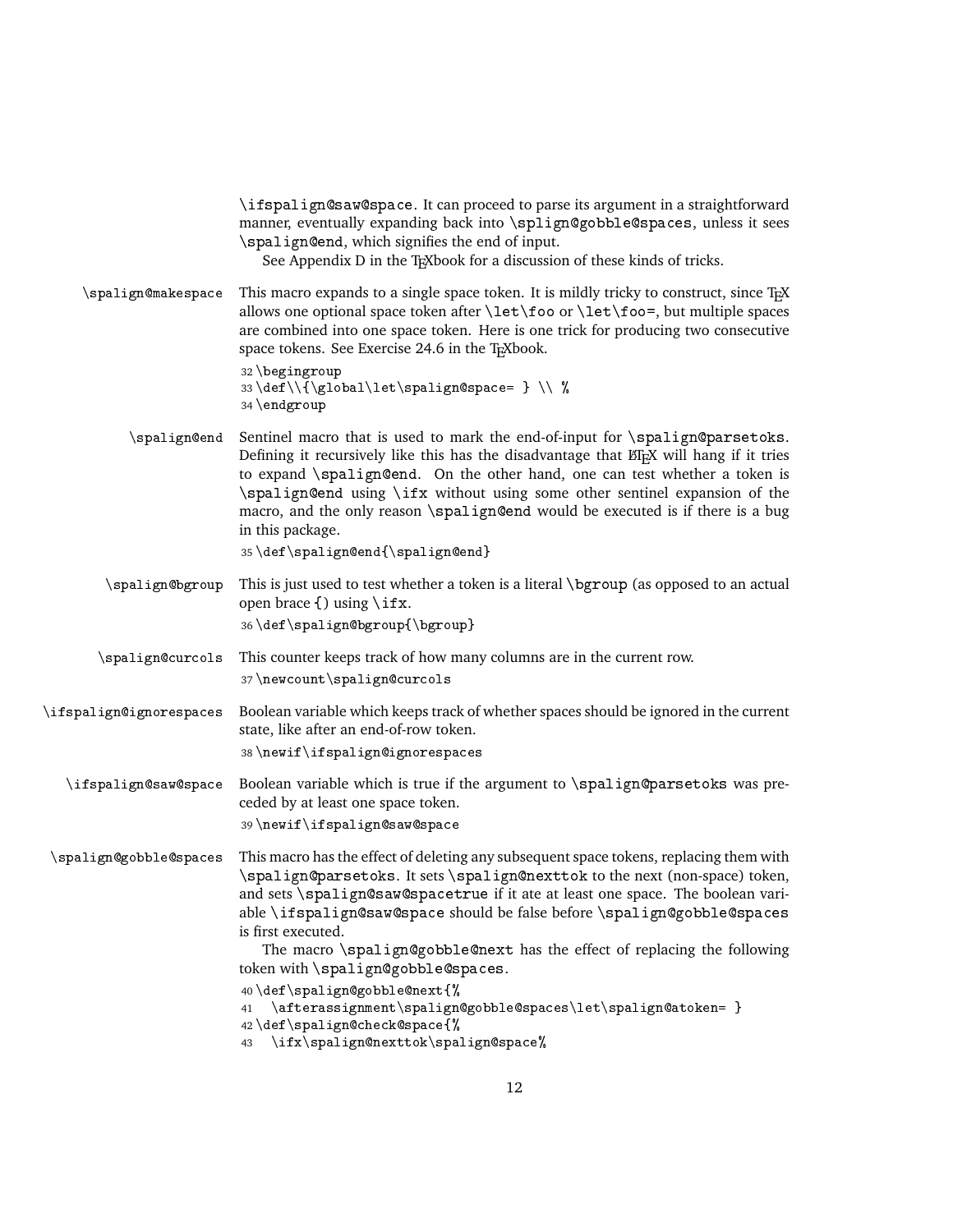```
44 \spalign@saw@spacetrue%
                     45 \let\spalign@next=\spalign@gobble@next%
                     46 \else%
                     Don't set \spalign@saw@spacefalse here: eventually we will run into a non-space
                     token.
                     47 \let\spalign@next=\spalign@parsetoks%
                     48 \fi%
                     49 \spalign@next%
                     50 }
                     51 \def\spalign@gobble@spaces{%
                     52 \futurelet\spalign@nexttok\spalign@check@space}
   \spalign@append Convenience macro that appends its argument, unexpanded, onto the token register
                     \spaligntoks.
                     53 \def\spalign@append#1{%
                     54 \begingroup%
                     55 \toks255={#1}%
                     The \edef and \xdef macros do not expand tokens obtained by expanding a token
                     register.
                     56 \xdef\spalign@settok{%
                     57 \spaligntoks={\the\spaligntoks\the\toks255}}%
                     58 \endgroup%
                     59 \spalign@settok%
                     60 }
   \spalign@addcol Convenience macro to take care of housekeeping when an align column has been
                     parsed but the row is not complete. Note that it appends the top-level expansion of
                     \spaligntab to \spaligntoks, not the token \spaligntab itself.
                     61 \def\spalign@addcol{%
                     62 \expandafter\spalign@append\expandafter{\spalignaligntab}%
                     63 \advance\spalign@curcols by 1 %
                     64 }
   \spalign@endrow Convenience macro to take care of housekeeping when a row has been ended, either
                     by an end-of-row token or an end-of-input token.
                     65 \def\spalign@endrow{%
                     66 \advance\spalign@curcols by 1 %
                     67 \ifnum\spalign@curcols>\spalignmaxcols%
                     68 \spalignmaxcols=\spalign@curcols%
                     69 \overline{\text{f}i}70 \spalign@curcols=0%
                     71 \spalign@ignorespacestrue%
                     72 }
\spalign@normaltok Convenience macro to take care of housekeeping when a non-special token (not a
                     space, end-of-row token, separator token, or end-of-input token) has been parsed.
                     The boolean variable \ifspalign@saw@space will be true if the token preceding
                     the non-special token was a space.
```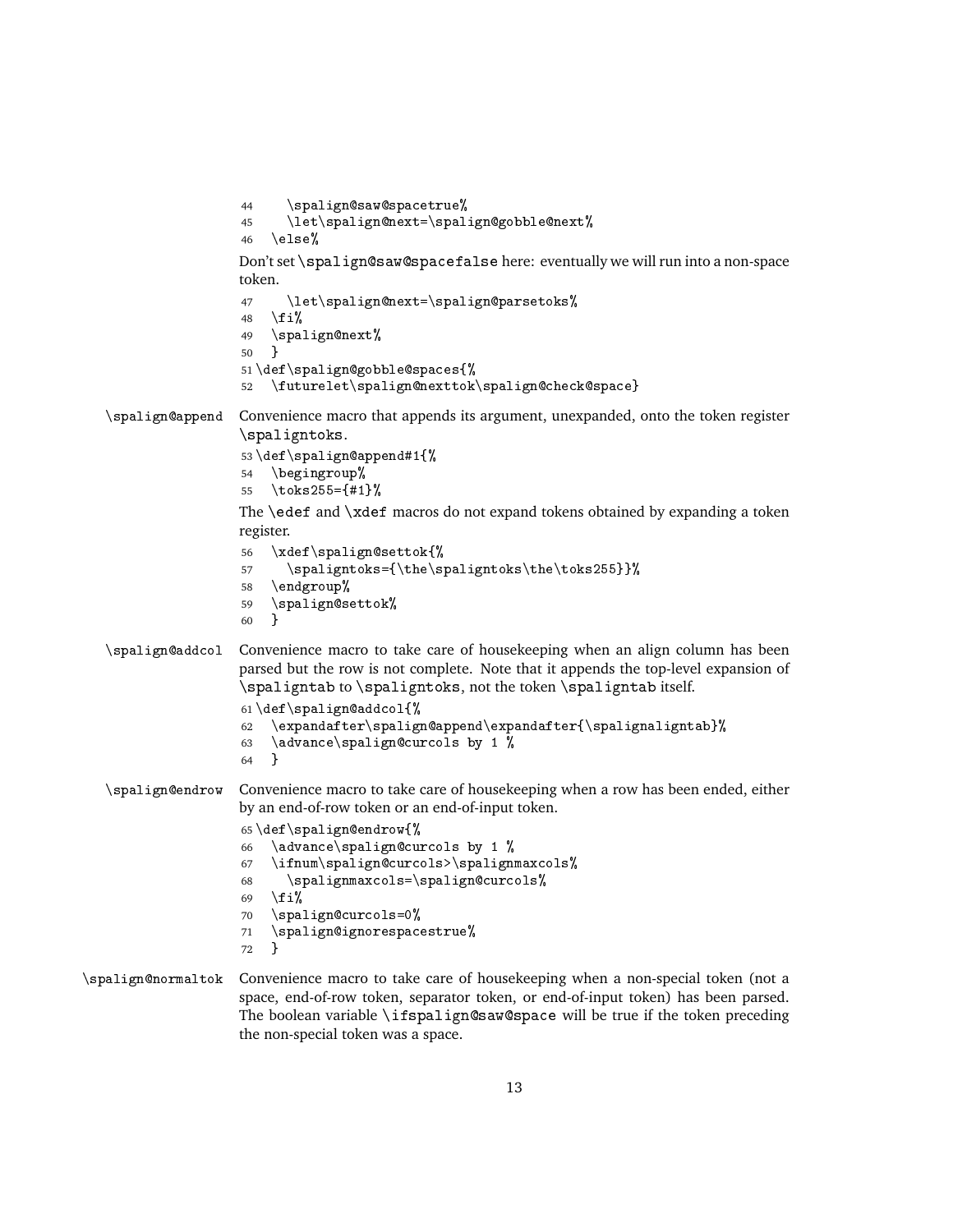```
73 \def\spalign@normaltok{%
74 \ifspalign@saw@space%
75 \ifspalign@ignorespaces%
76 \else%
77 \spalign@addcol%
78 \{f_i\}79 \fi%
80 \spalign@ignorespacesfalse%
81 }
```
# \spalign@parsetoks This is the main retokenizing routine. It is only called by \spalign@gobble@spaces.

When it is expanded, \spalign@nexttok is the token that immediately follows the \spalign@parsetoks token itself; this is not a space. The value of the boolean variable \ifspalign@saw@space is true if there was a space before the argument of \spalign@parsetoks in the token list.

```
82 \def\spalign@parsetoks#1{%
83 \let\spalign@next=\spalign@gobble@spaces%
This is for \iota if x comparisons:
```

```
84 \def\spalign@arg{#1}%
```
Anything in braces is passed through untouched:

```
85 \ifx\spalign@nexttok\bgroup%
```

```
86 \spalign@normaltok%
```

```
87 \ifx\spalign@arg\spalign@bgroup%
```
The argument is a literal \bgroup, not a brace.

```
88 \spalign@append{#1}%
```
89  $\text{else}$ %

Re-wrap the argument in braces and append.

```
90 \spalign@append{{#1}}%
91 \forallfi%
```

```
92 \else%
```
The argument is not wrapped in braces.

```
93 \ifx\spalign@arg\spalignendofrow%
```
End-of-row token. Append the top-level expansion of \spalignendline. (Ignore previous spaces.)

```
94 \expandafter\spalign@append\expandafter{\spalignendline}%
95 \spalign@endrow%
96 \text{else}%
97 \ifx\spalign@arg\spalignseparator%
```
Separator token. (Ignore previous spaces.)

```
98 \spalign@addcol%
99 \spalign@ignorespacestrue%
100 \else%
101 \ifx\spalign@arg\spalign@end%
```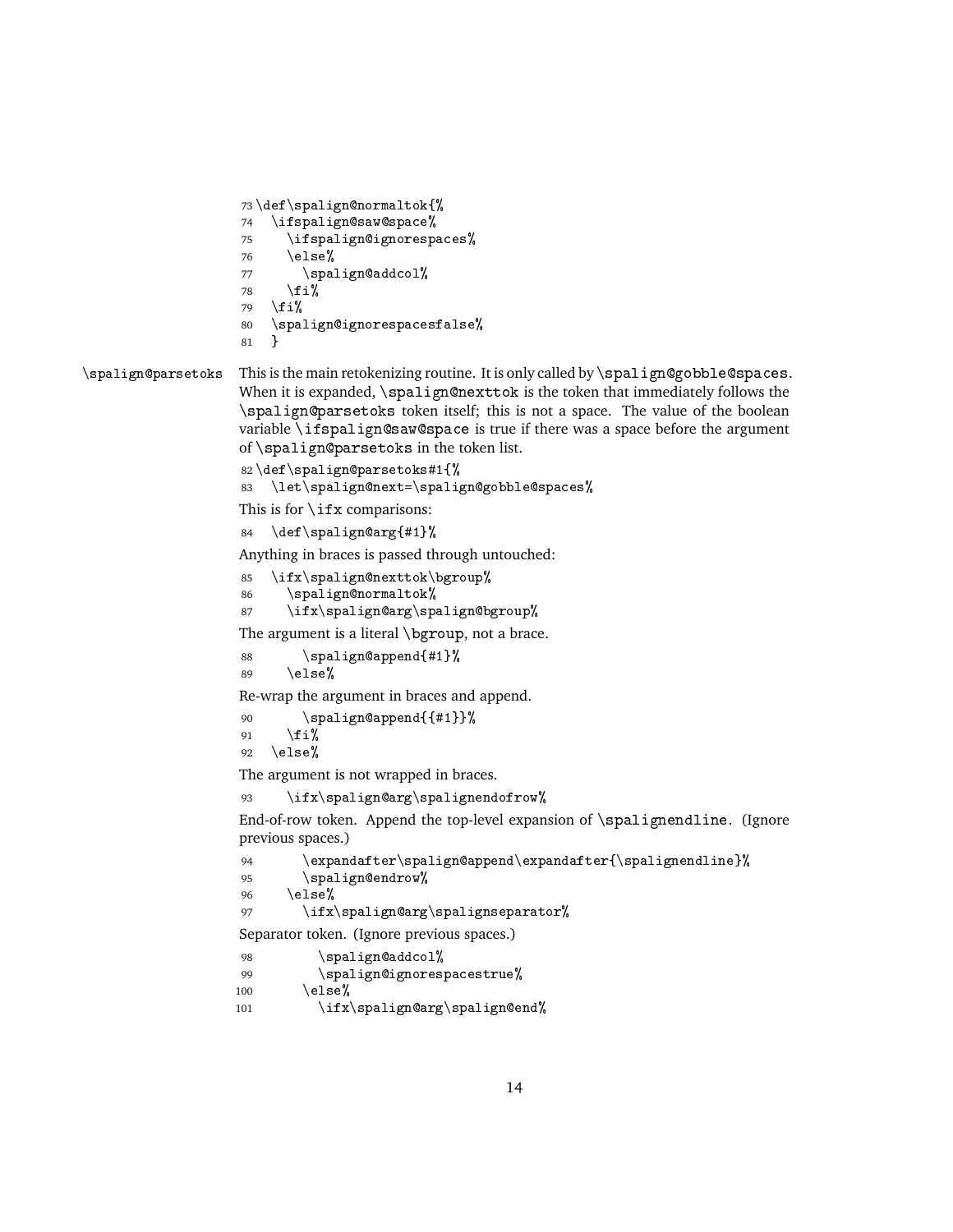End-of-input token. End the current row to record \spalign@maxcols. (Ignore previous spaces.)

```
102 \let\spalign@next=\relax%
103 \spalign@endrow%
104 \qquad \text{else}%
Non-special token.
105 \spalign@normaltok%
106 \spalign@append{#1}%
107 \quad \text{if } i108 \qquad \text{if } i\text{''}109 \quad \text{if } i110 \quad \text{ifif }Reset \ifspalign@saw@space for the next \spalign@gobble@spaces.
111 \spalign@saw@spacefalse%
112 \spalign@next%
113 }
```
\spalign@process This is a wrapper for \spalign@parsetoks. It initializes registers and boolean variables, then starts the parsing routine with \spalign@gobble@spaces. It should be run in a local group. It stops processing at \spalign@end. It fills \spalignmaxcols and \spaligntoks with the results of the retokenization. It replaces everything in the token list up through  $\sp{\spadesuit}$  align@end with  $\re{\space}$ lax.

```
114 \def\spalign@process{%
115 \spaligntoks={}%
116 \spalignmaxcols=0%
117 \spalign@curcols=0%
118 \spalign@ignorespacestrue%
119 \spalign@saw@spacefalse%
120 \spalign@gobble@spaces%
121 }
```
# **3.3 Poor man's starred commands**

There are several excellent packages that allow for flexible command specifications. However, the needs of this package are minimal as regards starred commands, so in order to reduce dependencies, this package contains its own simple implimentation.

```
\ifspalign@star Boolean variable which records whether or not the current command has a star on it.
                  122 \newif\ifspalign@star
```
\spalign@def@star Used like \def, the command \spalign@def@star\foo{...} defines a macro \foo which can be called as \foo or \foo\*. In the body of \foo, the boolean variable \ifspalign@star indicates whether the command was called with a star.

> This command actually defines three commands:  $\foo, \foo@x,$  and  $\fo@star.$ The first calls the second with \spalign@nexttok defined via \futurelet to the token following  $\f$ oo. The command  $\f$ oo@x checks whether or not the next token is a star, and if it is, it is removed from the token list. It then sets \ifspalign@star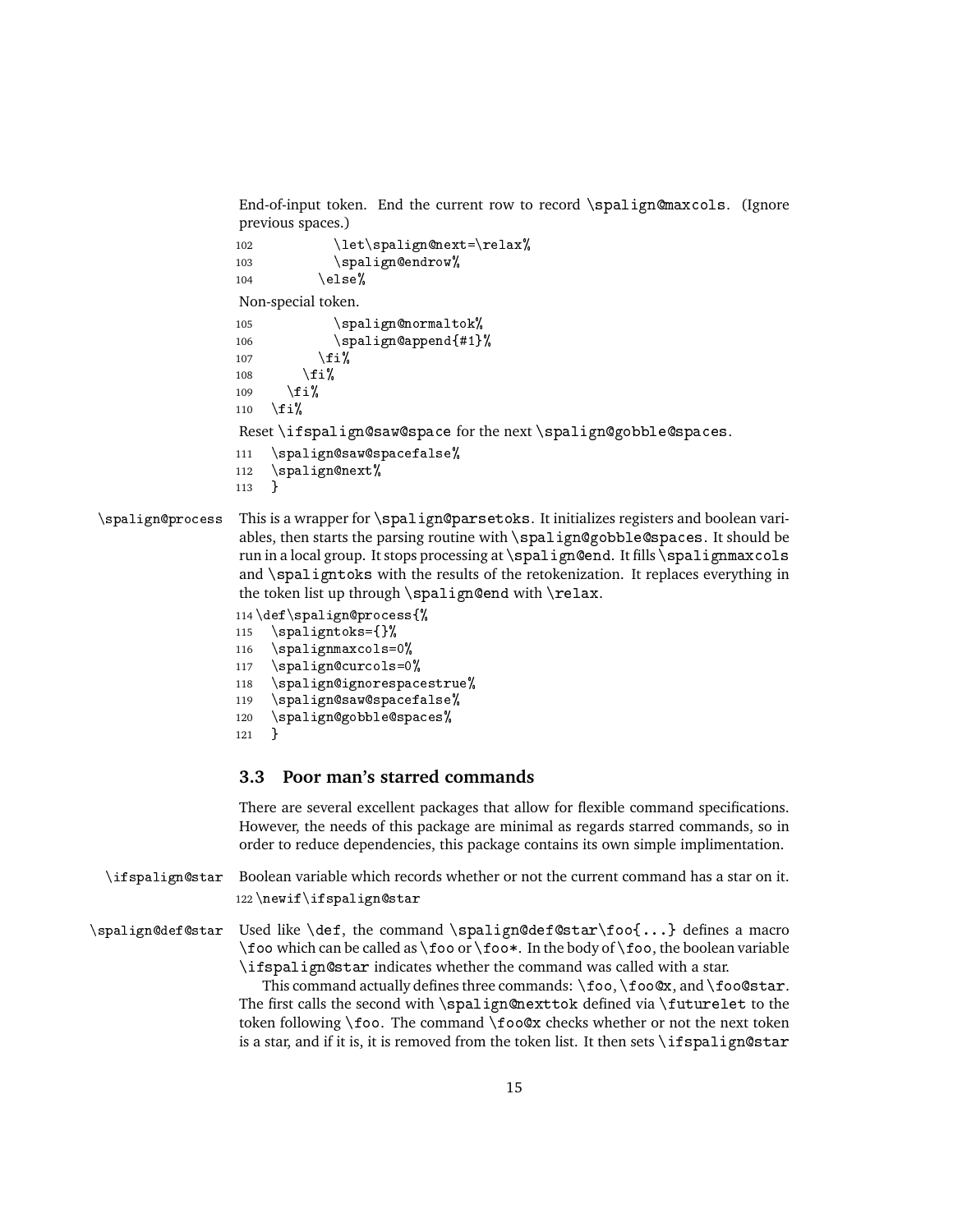appropriately and calls \foo@star, which contains the original command definition. Of course, \foo@star can then be redefined, for instance using \newcommand, to take advantage of ETEX's optional argument parsing.

```
123 \def\spalign@gobble@one#1{}
```

```
125 \def\spalign@def@star#1{%
```
If #1 is  $\text{I}$  is  $\text{I}$  is  $\text{I}$  is  $\text{I}$  is  $\text{I}$  is  $\text{I}$  is  $\text{I}$  is  $\text{I}$  is  $\text{I}$  is  $\text{I}$  is  $\text{I}$  is  $\text{I}$  is  $\text{I}$  is  $\text{I}$  is  $\text{I}$  is  $\text{I}$  is  $\text{I}$  is  $\text{I}$  is  $\text{I}$  is  $\text$ \foo@x, and \spalign@cmd@star expands to \foo@star.

```
126 \def\spalign@cmd{#1}%
```

```
127 \edef\spalign@cmd@x{%
```

```
128 \csname\expandafter\spalign@gobble@one\string#1@x\endcsname}%
```

```
129 \edef\spalign@cmd@star{%
```

```
130 \csname\expandafter\spalign@gobble@one\string#1@star\endcsname}%
```
Make \foo@x unexpandable. (The \csname...\endcsname construction already does this, but only if \foo@x was previously undefined.) This makes it easier to define \foo.

```
131 \expandafter\let\spalign@cmd@x=\relax
132 \expandafter\edef\spalign@cmd{%
133 \futurelet\noexpand\spalign@nexttok\spalign@cmd@x}%
```
I don't know a less annoying but still short way of defining a token list where only one token in the middle is to be expanded, and that one token only once (not recursively).

| 134 | \def\spalign@mkcmd##1{%                |
|-----|----------------------------------------|
| 135 | $\exp{andafter\def\sp{spinQcmdQx}}$    |
| 136 | \ifx\spalign@nexttok*%                 |
| 137 | \spalign@startrue%                     |
| 138 | \let\spalign@next=\spalign@gobble@one% |
| 139 | \else%                                 |
| 140 | \spalign@starfalse%                    |
| 141 | \def\spalign@next{}%                   |
| 142 | \fi%                                   |
|     |                                        |

Expanding \spalign@gobble@one before ##1 (which is \foo@star) eats the star before parsing the arguments for \foo@star.

```
143 \expandafter##1\spalign@next%
144 }%
145 }%
146 \expandafter\spalign@mkcmd\spalign@cmd@star%
147 \expandafter\def\spalign@cmd@star%
148 }
```
# **3.4 General macros**

Here are the definitions of the macros presented in §2.4.

```
149 \newtoks\spaligntoks
150 \newcount\spalignmaxcols
```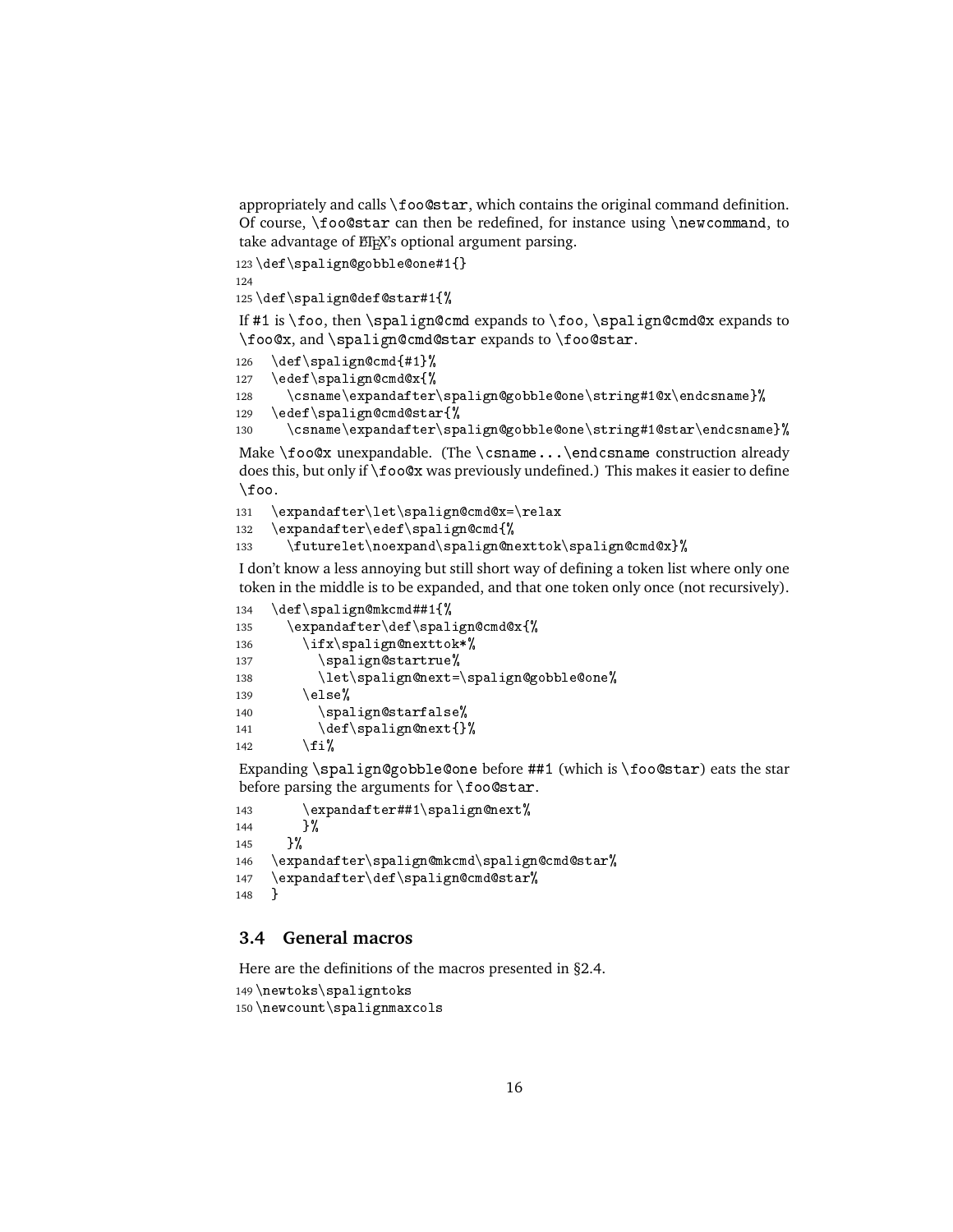```
\spalignrun Calls \spalign@process on #2, then inserts #1, in a group. Presumably #1 will
                     refer to \spaligntoks and/or \spalignmaxcols.
                     151 \def\spalignrun#1#2{%
                     152 \begingroup%
                     153 \spalign@process#2\spalign@end%
                     154 %\showthe\spaligntoks% For debugging
                     155 #1%
                     156 \endgroup%
                     157 }
        \spalignenv This effectively calls \spalign@process on #3, then puts the resulting token
                     list between #1 and #2. Both #1 and #2 have access to \spadesuit and \spadesuit\spalignmaxcols.
                     158 \def\spalignenv#1#2{%
                     159 \spalignrun{%
                     160 #1%
                     161 \the\spaligntoks%
                     162 #2%
                     163 }%
                     164 }
 \spalignretokenize This calls \spalign@process on #1, then expands to \the\spaligntoks.
                     165 \def\spalignretokenize#1{%
                     166 \begingroup%
                     167 \spalign@process#1\spalign@end%
                     168 \expandafter\endgroup\the\spaligntoks%
                     169 }
    \spaligntabular Tabular utility macro.
                     170 \def\spaligntabular#1#2{%
                     171 \begin{tabular}{#1}\spalignretokenize{#2}\end{tabular}}
\spalign@maybedelim This is like \spalignenv, but it adds delimiters and the glue specified in #3 before
                     #1 and after #2, if \ifspalign@star is false.
                     172 \def\spalign@maybedelim#1#2#3{%
                     173 \spalignenv%
                     174 {\ifspalign@star\else\left\spalign@leftdelim#3\fi#1}%
                     175 {#2\ifspalign@star\else#3\right\spalign@rightdelim\fi}%
                     176 }
      \spalignarray Array utility macro with delimiters.
                     177 \spalign@def@star\spalignarray#1{%
                     178 \spalign@maybedelim%
                     179 {\begin{subarray}{c}179\end{subarray}}180 {\end{array}}%
                     181 {\hskip-\arraycolsep\spalignmatdelimskip}%
                     182 }
```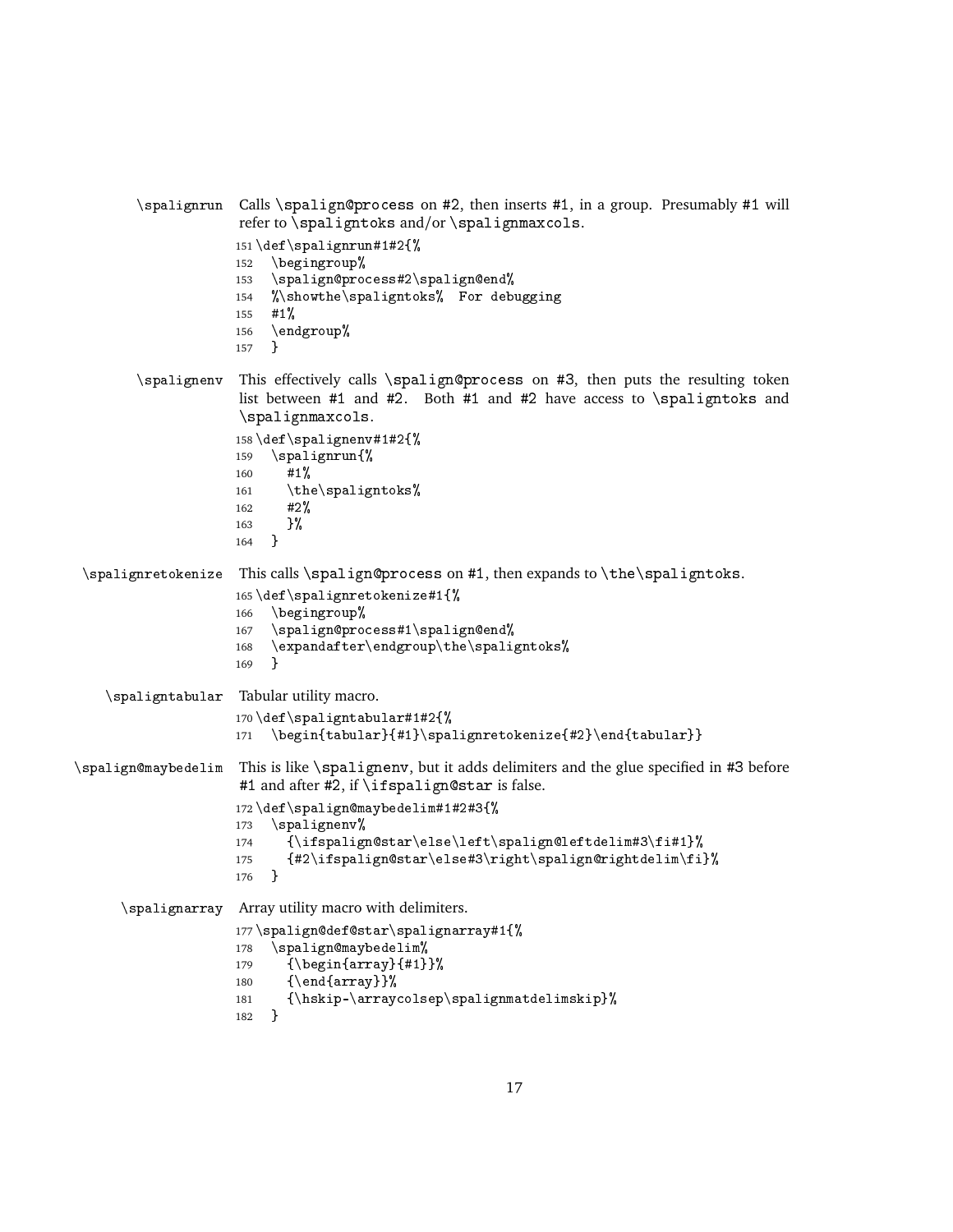```
\spalignvector Vector utility macro: an array with one column, with \spaligntab set to \\ so that
                 spaces produce new rows.
                 183 \spalign@def@star\spalignvector{}
                 184 \renewcommand\spalignvector@star[2][c]{%
                 185 \begingroup%
                 186 \def\spalignaligntab{\\}%
                 187 \spalign@maybedelim%
                 188 {\begin{array}{#1}}%
                 189 {\end{array}}%
                 Note the use of \spalignvecdelimskip here.
                 190 {\hskip-\arraycolsep\spalignvecdelimskip}%
                 191 {#2}%
                 192 \endgroup%
                 193 }
\spalign@repeat Sets \spalign@repeated to #1, repeated #2 times. Used for auto-constructing
                 array alignment specifications from \spalignmaxcols.
                 194 \def\spalign@repeat#1#2{%
                 195 \begingroup%
                 196 \count255=0 %
                 197 \toks255={}%
                 198 \loop\ifnum\count255<#2%
                 199 \edef\spalign@settok{\toks255={\the\toks255 #1}}%
                 200 \spalign@settok%
                 201 \ddot{\ }count255 by 1 %
                 202 \repeat%
                 203 \xdef\spalign@repeated{\the\toks255}%
                 204 \ \end{group} 205 \}205\spalignmat Matrix utility macro. Uses \spalignmaxcols and \spalign@repeat to construct
                 the array align specification.
                 206 \spalign@def@star\spalignmat{}
                 207 \renewcommand\spalignmat@star[1][c]{%
                 208 \spalign@maybedelim{%
                 209 \spalign@repeat{#1}{\spalignmaxcols}%
                 210 \edef\spalign@barray{\noexpand\begin{array}{%
                 211 \spalign@repeated}}%
                 212 \spalign@barray%
                 213 }{\end{array}%
                214 }{\hskip-\arraycolsep\spalignmatdelimskip}%
                 215 - 1\spalignaugmatn Augmented matrix with #2 columns on the right of the vertical bar. Uses \spalignmaxcols
                 and \spalign@repeat to construct the array align specification.
                 216 \spalign@def@star\spalignaugmatn{}
                 217 \renewcommand\spalignaugmatn@star[2][r]{%
                 218 \spalign@maybedelim{%
```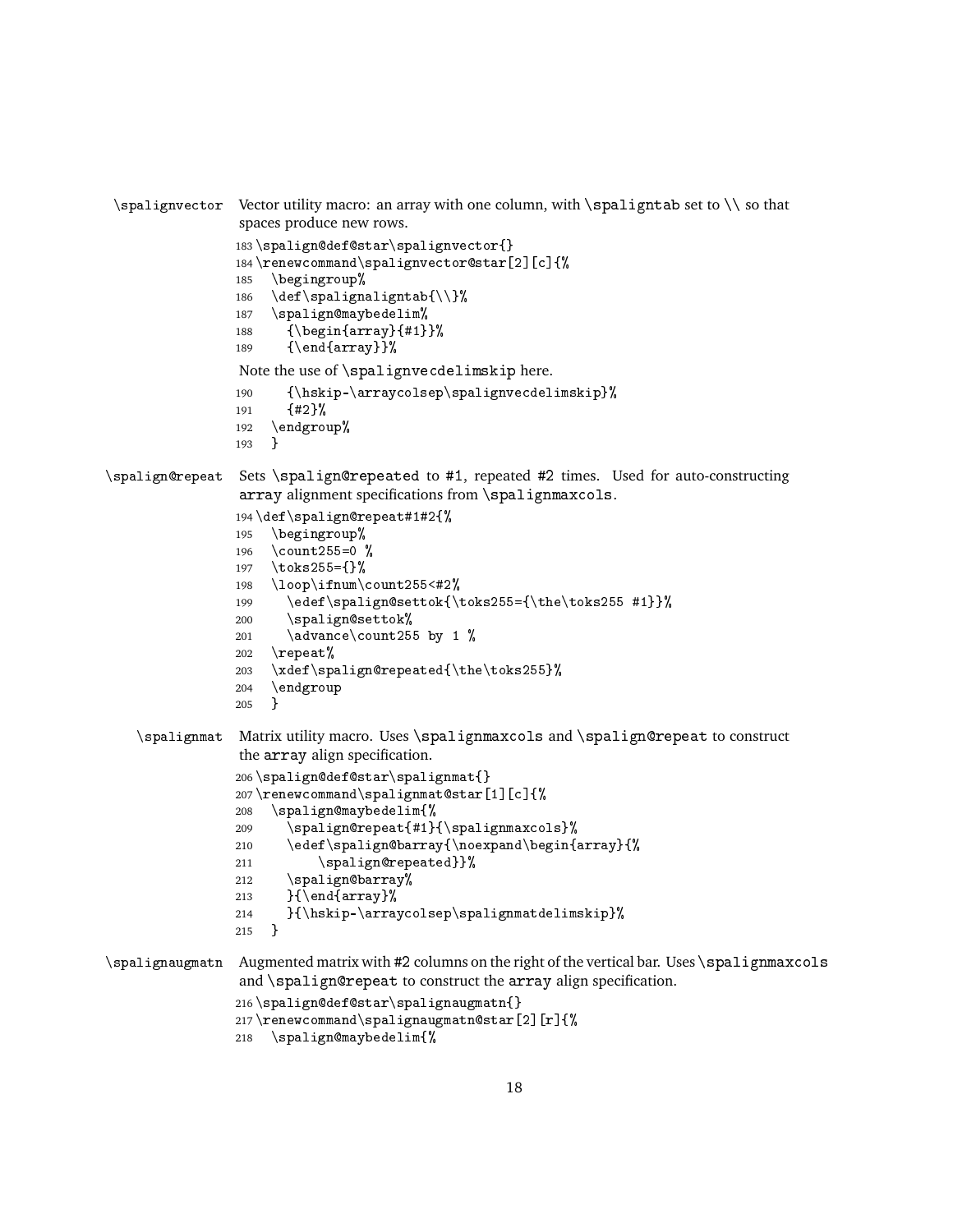```
219 \advance\spaligmaxcols by -#2 %220 \spalign@repeat{#1}{\spalignmaxcols}%
                   221 \let\spalign@repeated@one=\spalign@repeated%
                   222 \spalign@repeat{#1}{#2}%
                   223 \let\spalign@repeated@two=\spalign@repeated%
                   224 \edef\spalign@barray{\noexpand\begin{array}{%
                   225 \spalign@repeated@one|\spalign@repeated@two}}%
                   226 \spalign@barray%
                   227 }{\end{array}%
                   228 }{\hskip-\arraycolsep\spalignmatdelimskip}%
                   229 }%
   \spalignaugmat Augmented matrix with one column on the right of the vertical bar.
                   230 \spalign@def@star\spalignaugmat{}
                   231 \renewcommand\spalignaugmat@star[1][r]{%
                   232 \spalignaugmatn@star[#1]{1}%
                   233 }%
\spalignaugmathalf Augmented matrix with (ceiling of) half the columns on the right.
                   234 \spalign@def@star\spalignaugmathalf{}
                   235 \renewcommand\spalignaugmathalf@star[1][r]{%
                   236 \spalign@maybedelim{%
                   237 \count255=\spalignmaxcols%
                   238 \divide\spalignmaxcols by 2 %
                   239 \advance\count255 by -\spalignmaxcols%
                   240 \spalign@repeat{#1}{\spalignmaxcols}%
                   241 \let\spalign@repeated@one=\spalign@repeated%
                   242 \spalignmaxcols=\count255%
                   243 \spalign@repeat{#1}{\spalignmaxcols}%
                   244 \let\spalign@repeated@two=\spalign@repeated%
                   245 \edef\spalign@barray{\noexpand\begin{array}{%
                   246 \spalign@repeated@one|\spalign@repeated@two}}%
                   247 \spalign@barray%
                   248 }{\end{array}%
                   249 }{\hskip-\arraycolsep\spalignmatdelimskip}%
                   250 \frac{1}{6}\spalignsys System of equations with aligned operators and variables.
                   251 \spalign@def@star\spalignsys#1{%
                   252 \ifspalign@star\else%
                   253 \left\spalign@sysleftdelim\spalignsysdelimskip%
                   254 \fi%
                   255 \vcenter{%
                   256 \def\spalignendline{\cr}%
                   257 \openup1pt%
                   258 \tabskip=0pt%
                   259 \det\+\{\nabin{\phi}\260 \def\={\mathrel{\phantom{=}}}%
                   261 \def\.{}%
                   262 \halign{%
```